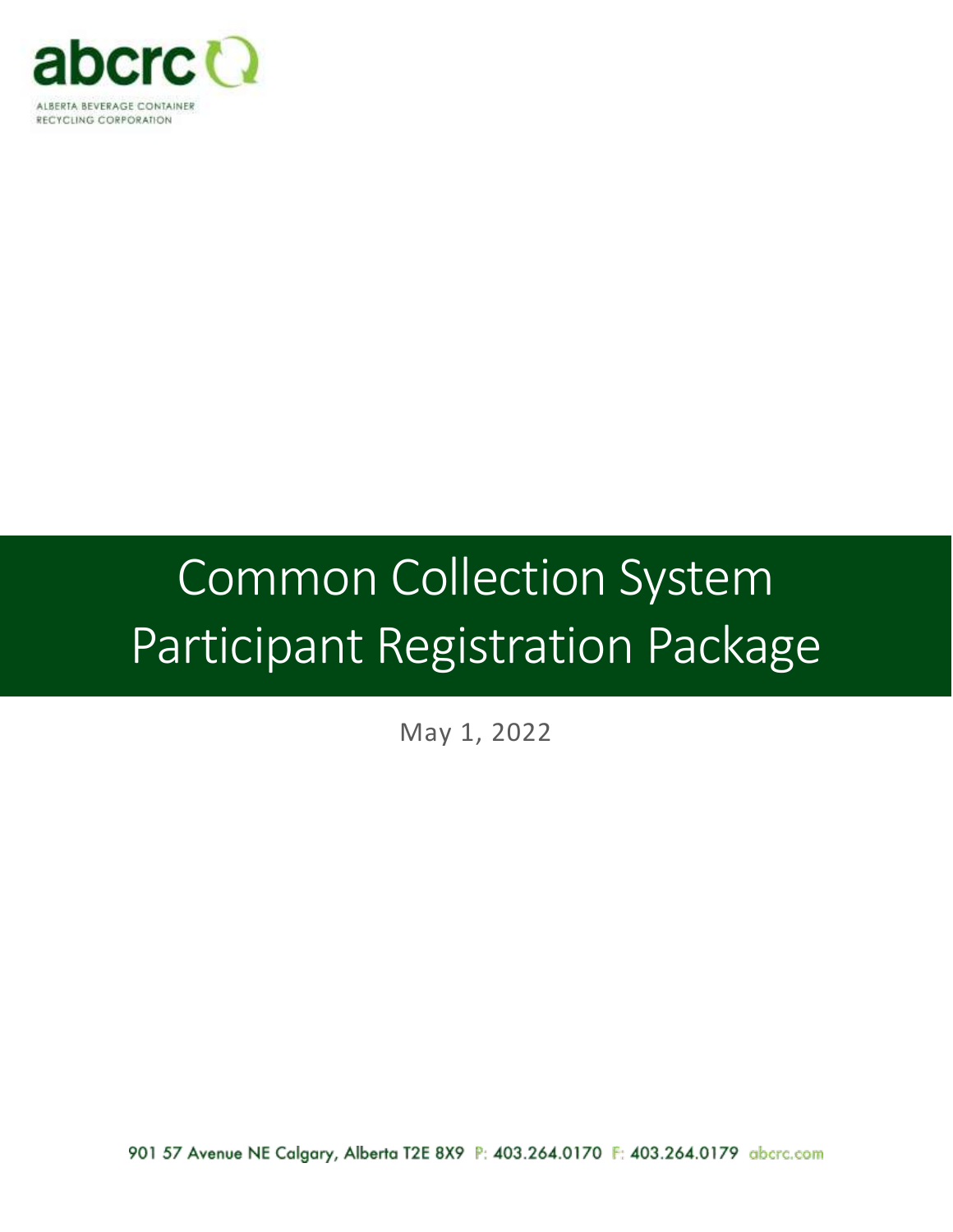

## Welcome Message

Dear Collection System Participant,

We would like to take this opportunity to welcome you to Alberta Beverage Container Recycling Corporation (ABCRC). ABCRC is the approved collection system agent for non-refillable beverage containers in Alberta.

The *Beverage Container Recycling Regulation* (the "Regulation") requires that manufacturers appoint, use and maintain a collection system agent to operate a common collection system. ABCRC will act on the part of the registered manufacturer to collect and process empty post-consumer beverage containers and to reimburse bottle depots as required under the Regulation.

To ensure that ABCRC has the operating capital to manage your containers, and to assume the liability for any unredeemed containers, we require you to sign the attached Collection System Agent (CSA) Confirmation Agreement and remit a refundable deposit (in the amount determined by ABCRC) to be paid prior to the sale of any containers into Alberta. The refundable deposit will be returned to you after one year provided you have properly reported your sales, have remitted the corresponding deposit refunds and CRFs related to those sales and have provided the required audit verification of those sales.

We encourage you to contact ABCRC's Controller at 403.264.0170 (ext. 240) if you have any questions or concerns.

Regards,

Falado

Guy West President & CEO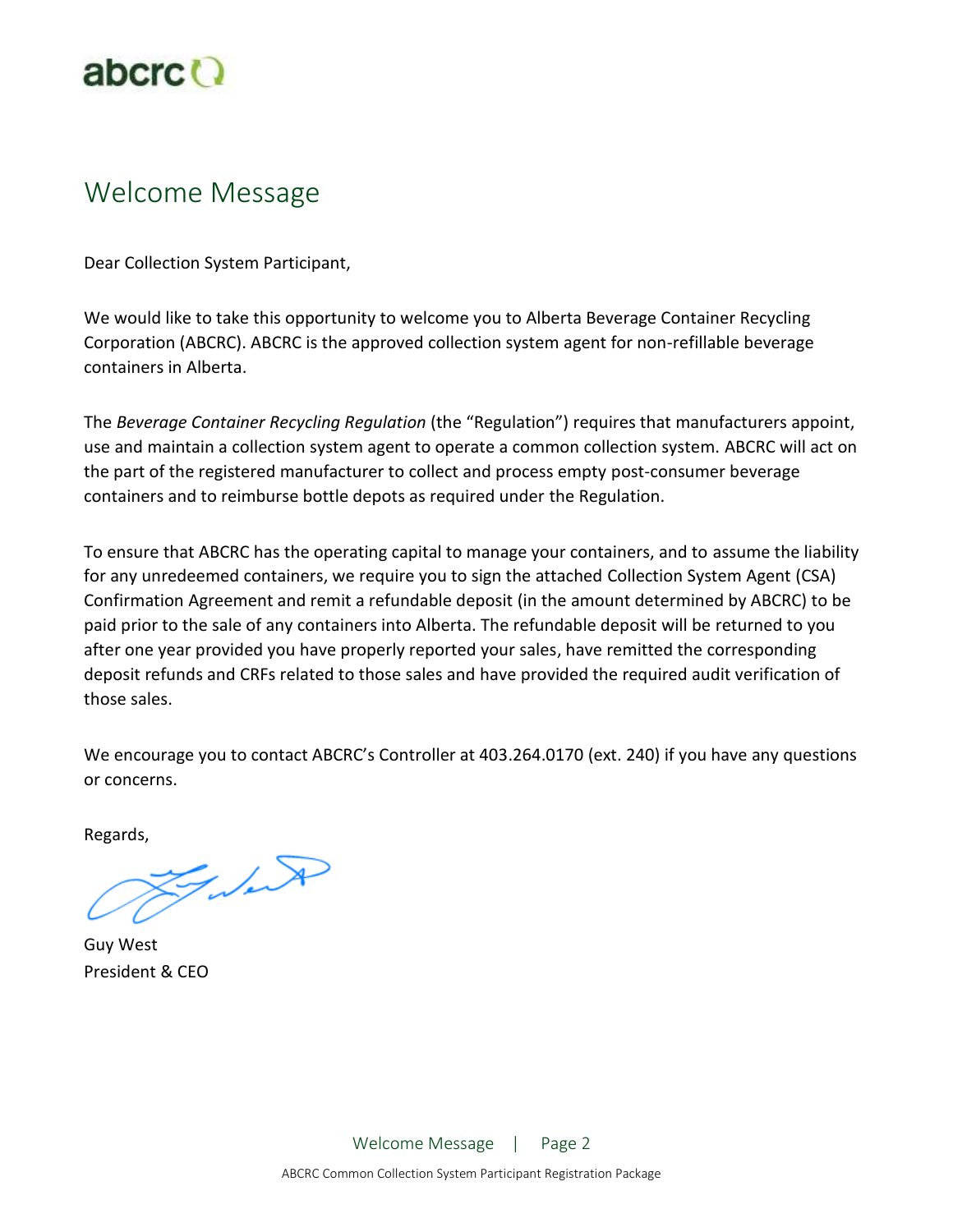

## Registration Requirements

Prior to the distribution of any beverage product in Alberta, it must be registered with ABCRC and Alberta's Beverage Container Management Board (BCMB). To finalize your product registration and establish an account with ABCRC, complete the requirements below.

 $\square$  Complete the Collection System Agent (CSA) Confirmation Agreement (pages 4-6).

 $\Box$  Prepare a refundable deposit cheque in the amount required by ABCRC based upon expected recovery volumes from the first three months forecast sales.

 $\square$  Submit the completed Collection System Agent (CSA) Confirmation Agreement and the refundable deposit cheque to:

> ABCRC 901 57 Avenue NE Calgary, AB T2E 8X9

 $\Box$  Review the remaining information in this package (pages 7-12) in preparation for reporting sales and remitting fees once your account has been established with ABCRC.

Please contact ABCRC's Accounts Receivable department if you require further information regarding submission of the CSA Agreement or initial deposit.

> *[ARStaff@abcrc.com](mailto:ARStaff@abcrc.com)* Phone: 403.264.0170 (ext. 250) Fax: 403.264.0179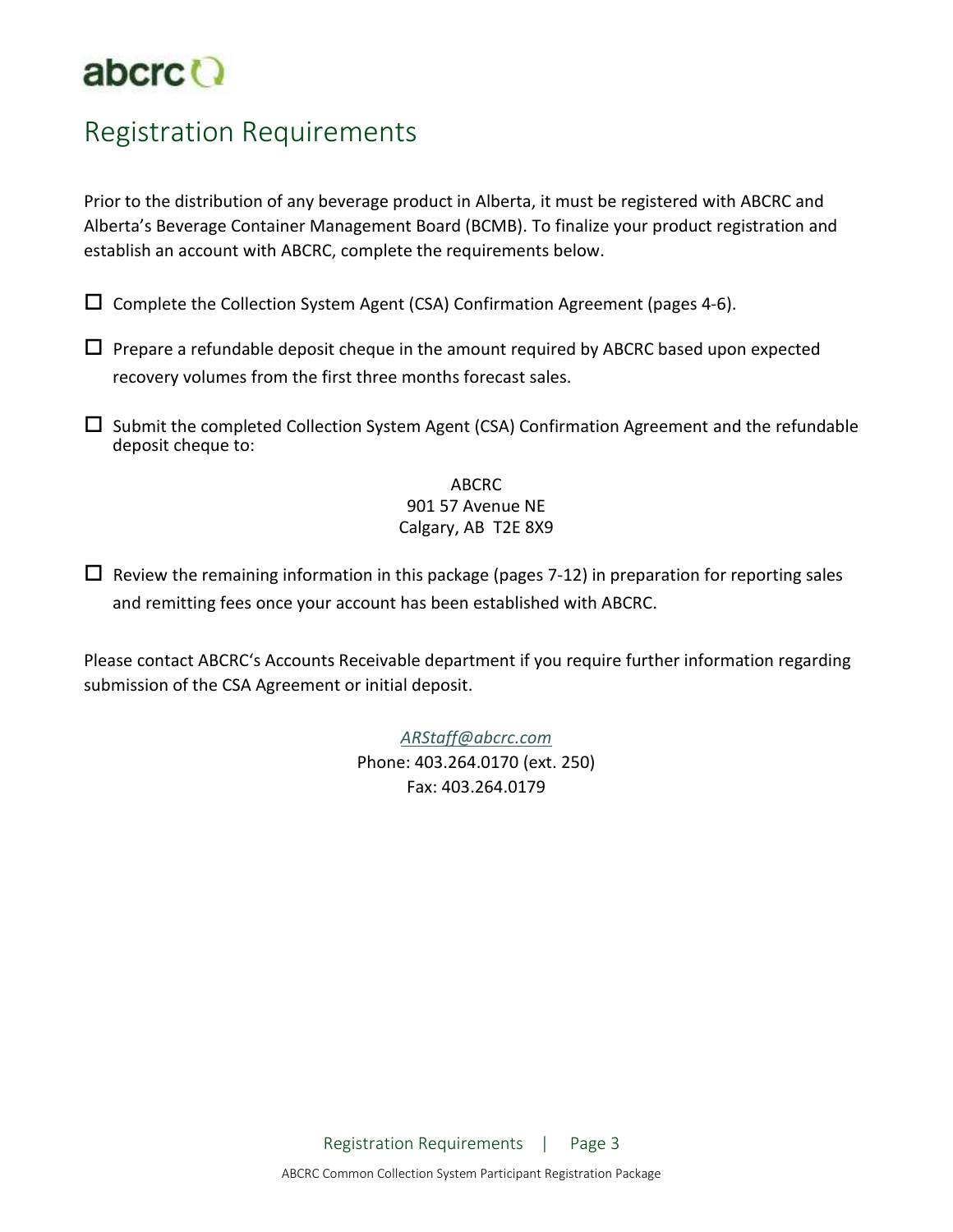## abcrc<sup>()</sup>

## Collection System Agent (CSA) Confirmation Agreement

This Confirmation of Collection System Agent (this "Confirmation") is dated and remains valid and enforceable as long as the undersigned remains a Manufacturer in accordance with the Regulation, or until ABCRC ceases to be the Collection System Agent, or until this Confirmation is amended or replaced in accordance with its terms.

#### **Recitals**

- A. The Regulation provides that Manufacturers shall use and maintain the Common Collection System for recovery and recycling of empty Containers from Depots;
- B. The Regulation provides that the Manufacturers shall appoint a Collection System Agent satisfactory to the BCMB to act on behalf of the Manufacturers with respect to the operation of the Common Collection System;
- C. ABCRC has been appointed as the Collection System Agent for Containers since February 1, 1995 and ABCRC is satisfactory to the BCMB as the Collection System Agent.

For good and valuable consideration the parties agree as follows:

#### **1. Definitions**

In this Confirmation:

- 1.1 "ABCRC" means Alberta Beverage Container Recycling Corporation.
- 1.2 "BCMB" means the Beverage Container Management Board established under the Regulation.
- 1.3 "Beverage" means any liquid that is a ready-to-serve drink and is not exempt from the Regulation.
- 1.4 "By-laws" means by-laws made by the BCMB under section 18 of the Regulation.
- 1.5 "Collection System Agent" means the agent appointed by Manufacturers under section 8 of the Regulation.
- 1.6 "Common Collection System" means the Alberta collection system that collects and processes all Containers.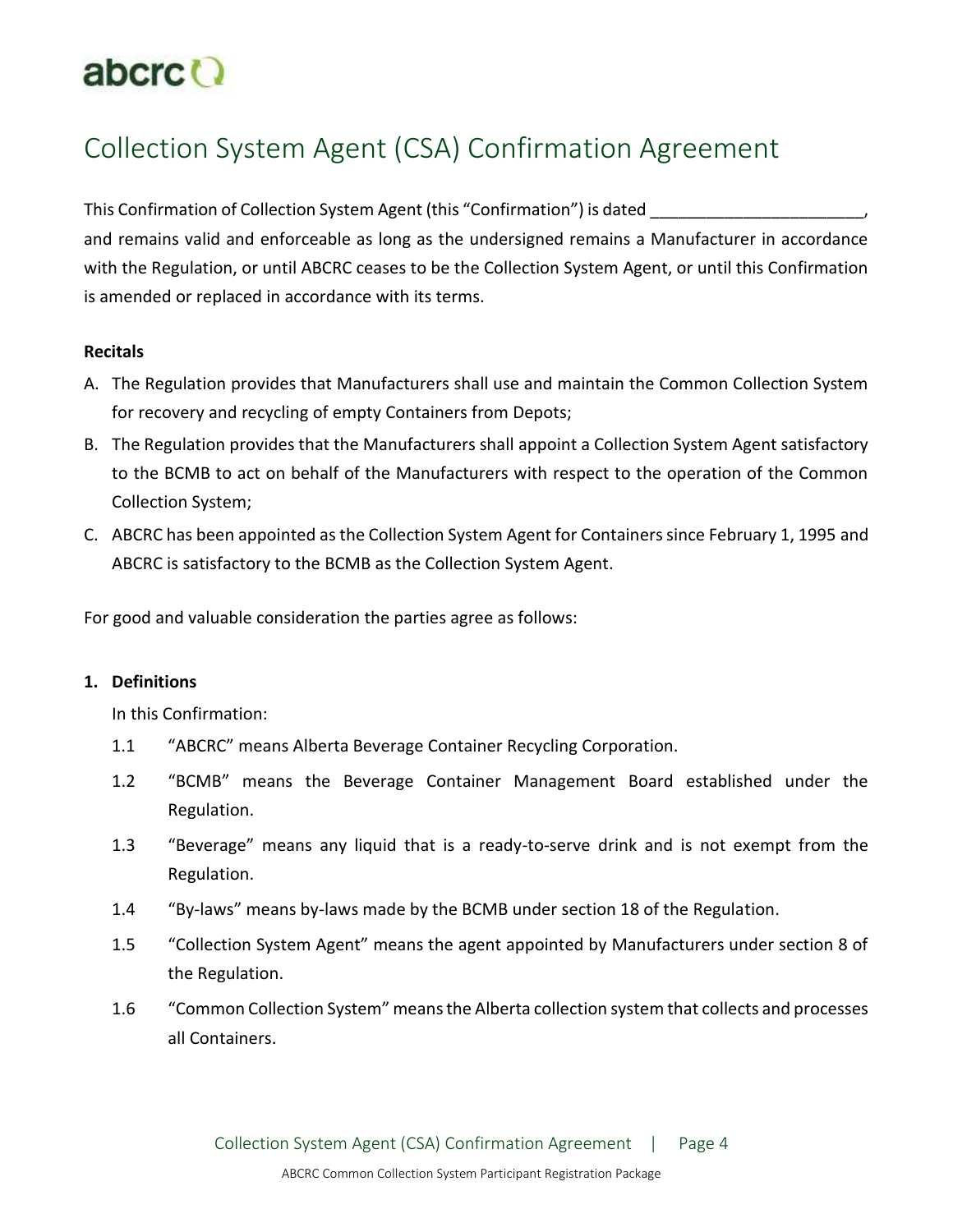

- 1.7 "Container" means a non-refillable container as defined in the Regulation that has not previously entered the Common Collection System.
- 1.8 "Depot" means one of the collection sites in Alberta that refunds deposits paid by consumers for Containers returned by them to that depot.
- 1.9 "Manufacturer" means a person who manufacturers a Beverage and includes:
	- (a) a person who carries on the business of filling Containers with a Beverage, and;
	- (b) a person who imports a Beverage in a Container into Alberta for the purpose of distribution or sale into Alberta.
- 1.10 "Regulation" means the Beverage Container Recycling Regulation, Alberta Regulation 101/97, as amended or replaced from time to time.

#### **2. Confirmation of Appointment**

- 2.1 The undersigned Manufacturer hereby confirms the appointment of ABCRC as Collection System Agent to act on its behalf with respect to the operation of the Common Collection System.
- 2.2 The undersigned Manufacturer agrees that ABCRC will be its exclusive agent for dealing with the BCMB on all matters arising under the Regulation and the By-laws made from time to time with respect to collection and recovery of Containers including, but not limited to, representing the undersigned Manufacturer in any and all processes to determine handling commissions payable to a Depot, with respect to Containers.
- 2.3 The undersigned Manufacturer understands that ABCRC will be the exclusive agent for all Manufacturers with respect to Containers for all matters described under section 2.2.

#### **3. Commitment From ABCRC**

- 3.1 ABCRC shall comply with the Regulation and the By-laws.
- 3.2 ABCRC shall, in accordance with the Regulation and the By-laws:
	- 3.2.1 collect Containers from Depots;
	- 3.2.2 on collecting such Containers from a Depot, reimburse the Depot the deposit for each Container collected as specified in the Regulation and pay the Depot a handling commission in an amount specified in the By-laws;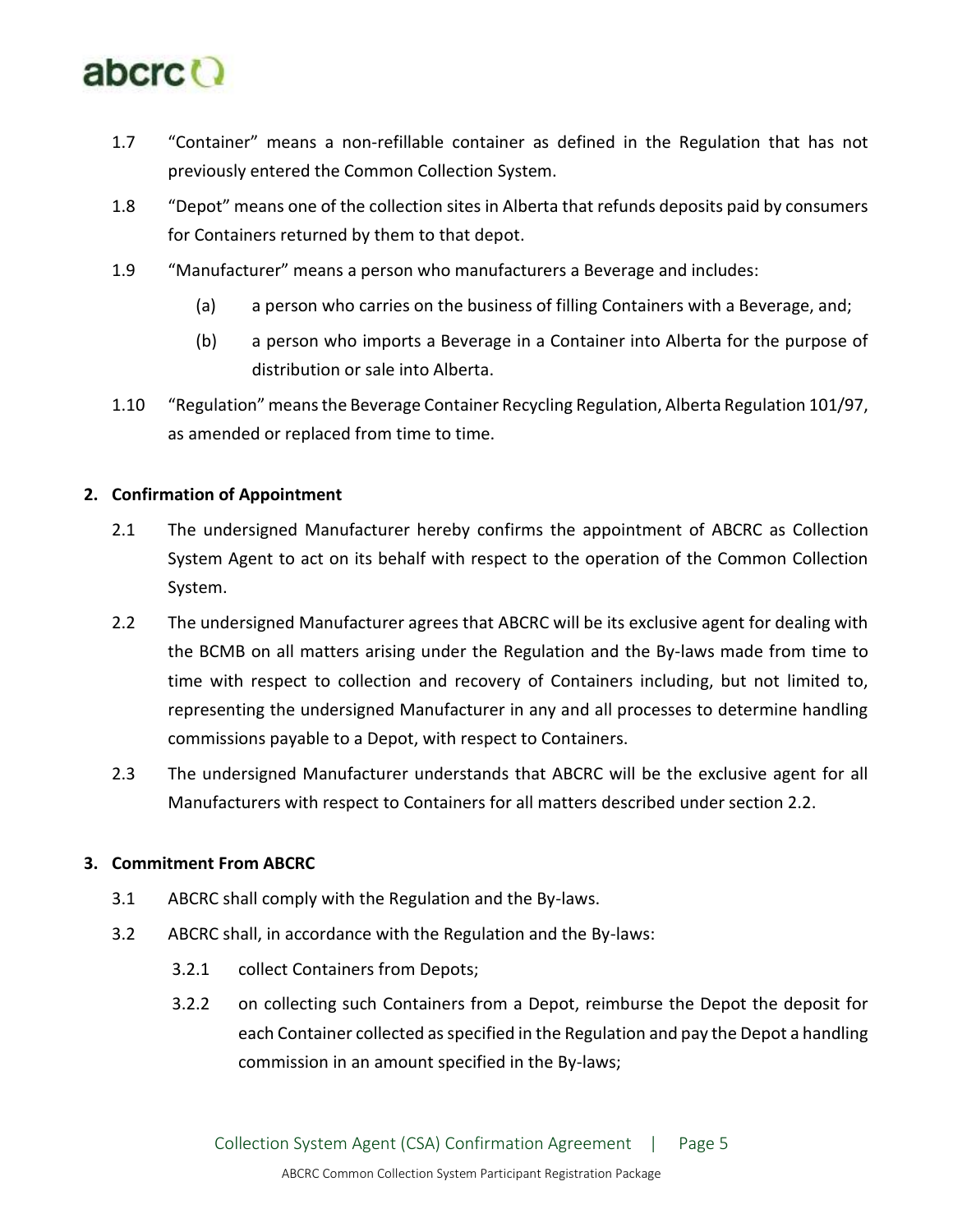

- 3.2.3 provide or cause to provide to the BCMB information pertaining to the recovery of Containers, as may be required pursuant to the Regulation, the By-laws and any other agreement entered into between the BCMB and ABCRC from time to time;
- 3.2.4 cause Containers to be recycled by a method approved by the BCMB; and
- 3.2.5 compile and submit, or cause to be submitted, to the BCMB, in a form acceptable to and at the times required by the BCMB, information concerning the volume of Containers recycled under section 16 of the Regulation and aggregate all information received by ABCRC from the undersigned Manufacturer and all other Manufacturers as required by the By-laws and submit such aggregated information to the BCMB.
- 3.3 ABCRC shall conduct the operations of the Common Collection System in a manner that protects the confidentiality of proprietary information of the undersigned Manufacturer and all other Manufacturers. Notwithstanding the foregoing, ABCRC may aggregate information pertaining to the undersigned Manufacturer with information of other Manufacturers and report such aggregated information to the BCMB as set out in section 3.2.5.
- 3.4 ABCRC shall promptly notify all Manufacturers when it changes the container recycling fee (CRF) and the details of those changes.

#### **4. Commitment From Manufacturer**

- 4.1 The undersigned Manufacturer shall:
	- 4.1.1 comply with the Regulation and the By-laws;
	- 4.1.2 not sell or distribute or offer to sell or distribute or permit to be sold or distributed in Alberta any Beverage in a Container unless the Manufacturer has received written notice from the BCMB that the Container is registered in accordance with the Bylaws;
	- 4.1.3 report and remit, on a regular basis no less frequently than monthly, to ABCRC, from the date the Container has been registered by the BCMB, in a form acceptable to ABCRC and at the times required by ABCRC, information concerning the number of Containers sold by the Manufacturer in each category of Container for which a specific handling commission is payable as identified in the By-laws. Notwithstanding the foregoing, the undersigned Manufacturer shall deliver to ABCRC delinquent reports and other information upon demand;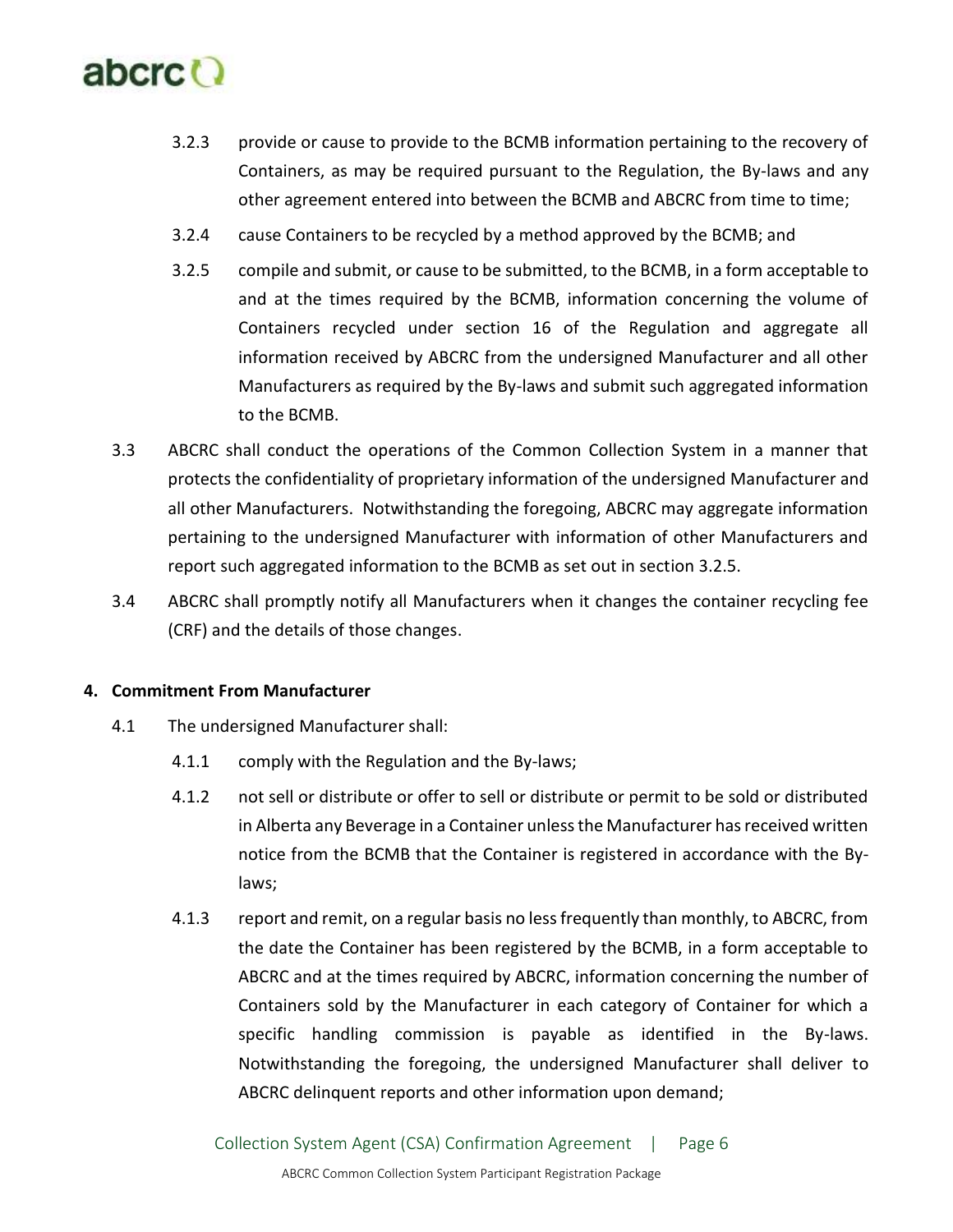

- 4.1.4 remit to ABCRC all of the container recycling fees determined by ABCRC and the deposit determined in accordance with the Regulation for each of its Containers sold at the time. Container recycling fees and deposits are determined based on the number of Containers that are sold or otherwise disposed of within the Common Collection System, which includes Containers disposed by way of a donation to notfor-profit entities or for other charitable causes;
- 4.1.5 promptly, upon receipt of notification from ABCRC, notify all its retailers/distributors of changes to the container recycling fee;
- 4.1.6 arrange with ABCRC for the disposal of containers which did not enter the Common Collection System or for which deposits and/or container recycling fees were not paid, but are to be disposed or recycled in Alberta;
- 4.1.7 provide to ABCRC's auditors audit confirmation requests in a timely fashion. Notwithstanding the foregoing, the undersigned Manufacturer shall deliver to ABCRC delinquent audit confirmation requests upon demand; and
- 4.1.8 compile and submit to ABCRC on an annual basis, a sales verification package, in the format prescribed by ABCRC, verifying 90% of the Manufacturer's reported sales volume into Alberta, net of subsequent out-of-province shipments that reflect:
	- 4.1.8.1 external audit verification for Manufacturers whose total annual sales reported are equal to or exceed 10 million Containers;
	- 4.1.8.2 audit verification, either by external or internal auditors, for Manufacturers whose total annual sales reported are 5 million Containers but are less than 10 million Containers; and
	- 4.1.8.3 sales verification, either by external auditors, internal auditors or the senior operating officer, for Manufacturers whose total annual sales reported are less than 5 million Containers.
- 4.2 If the undersigned Manufacturer fails to remit to ABCRC the amounts required under section 4.1.4 on a timely basis so as to enable ABCRC to comply with the Regulation and the By-laws, interest will accrue on the unpaid portion from the date due until paid in full at the annual prime rate of interest from time to time charged by the Toronto Dominion Bank on commercial loans in Canada plus 5%. The Manufacturer will pay such accrued interest to ABCRC upon demand.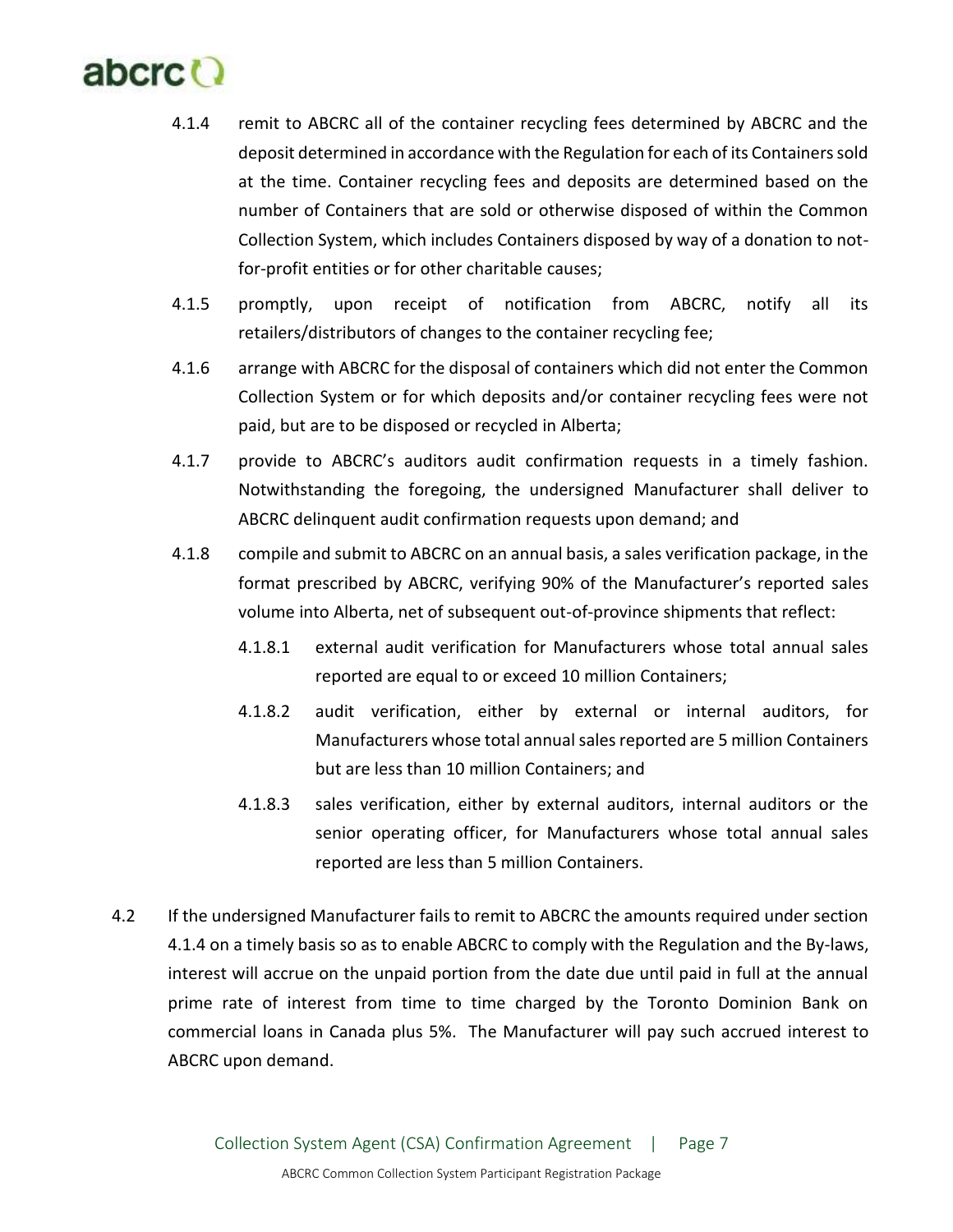## abcrc

- 4.3 This Confirmation shall remain in force and effect until the undersigned Manufacturer ceases to be a Manufacturer, as that term is defined herein and in the Regulation. If the undersigned Manufacturer would like to terminate this Confirmation, it must first cease to be a Manufacturer and fulfill its obligations in this Confirmation to ABCRC's complete satisfaction prior to any such termination becoming effective. This Confirmation may be amended, restated or supplemented in writing from time to time, as approved by ABCRC and the Manufacturer.
- 4.4 Upon the execution and delivery of this Confirmation, the undersigned Manufacturer shall deliver to ABCRC an initial refundable deposit, being equivalent to the deposit and handling commissions that will be payable for the first three months of forecasted sales of Containers, to a maximum of \$5,000. This initial deposit shall be held by ABCRC as a prepayment of amounts to be paid by the undersigned Manufacturer to ABCRC under section 4.1.4. This initial deposit shall be returned in full to the undersigned Manufacturer if the undersigned Manufacturer has complied with all of the terms and conditions of this Confirmation and remains in good standing with ABCRC for 12 consecutive months. Upon the termination of this Confirmation, any portion of the initial deposit remaining, if any, shall be credited toward any outstanding payments remaining due and payable by the undersigned Manufacturer to ABCRC and any balance remaining shall be returned to the undersigned Manufacturer.
- 4.5 To protect the integrity of the Common Collection System, the undersigned Manufacturer shall be liable for and shall indemnify and hold ABCRC harmless from any claims, losses, damages, costs and expenses (including legal expenses on a solicitor-and-client full indemnity basis) arising from the disposal of containers for which deposits and/or container recycling fees were not paid, but were otherwise delivered to a Depot and subsequently delivered to ABCRC by that Depot for the reimbursement of deposits and the payment of handling commissions, as if such containers were Containers, as defined herein, if ABCRC determines that such loss or damage arose through the undersigned Manufacturer's act, omission or default of its obligation under section 4.1.6.
- 4.6 This Confirmation may be executed in one or more counterparts, each of which shall be deemed an original and all of which when taken together shall constitute one and the same agreement. Any counterpart signature transmitted by facsimile or by sending a scanned copy by electronic mail or similar electronic transmission shall be deemed an original signature.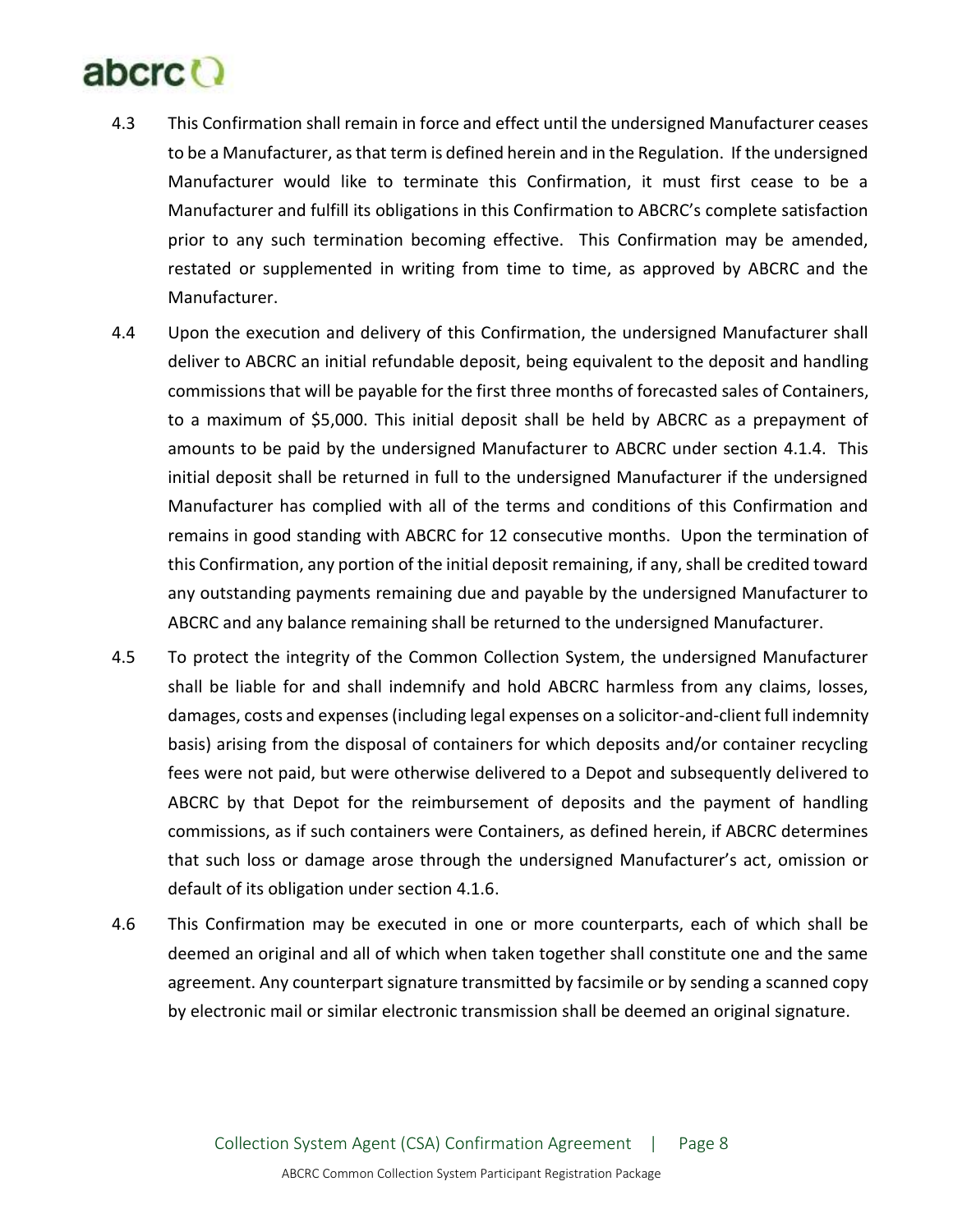

4.7 This Confirmation shall be governed by and construed in accordance with the laws of the Province of Alberta and the laws of Canada applicable therein.

Manufacturer

Per:

Signature, Printed Name & Title

Alberta Beverage Container Recycling Corporation

Falado

Per: Guy West, President & CEO

 901 57 Avenue NE Calgary, Alberta T2E 8X9

Address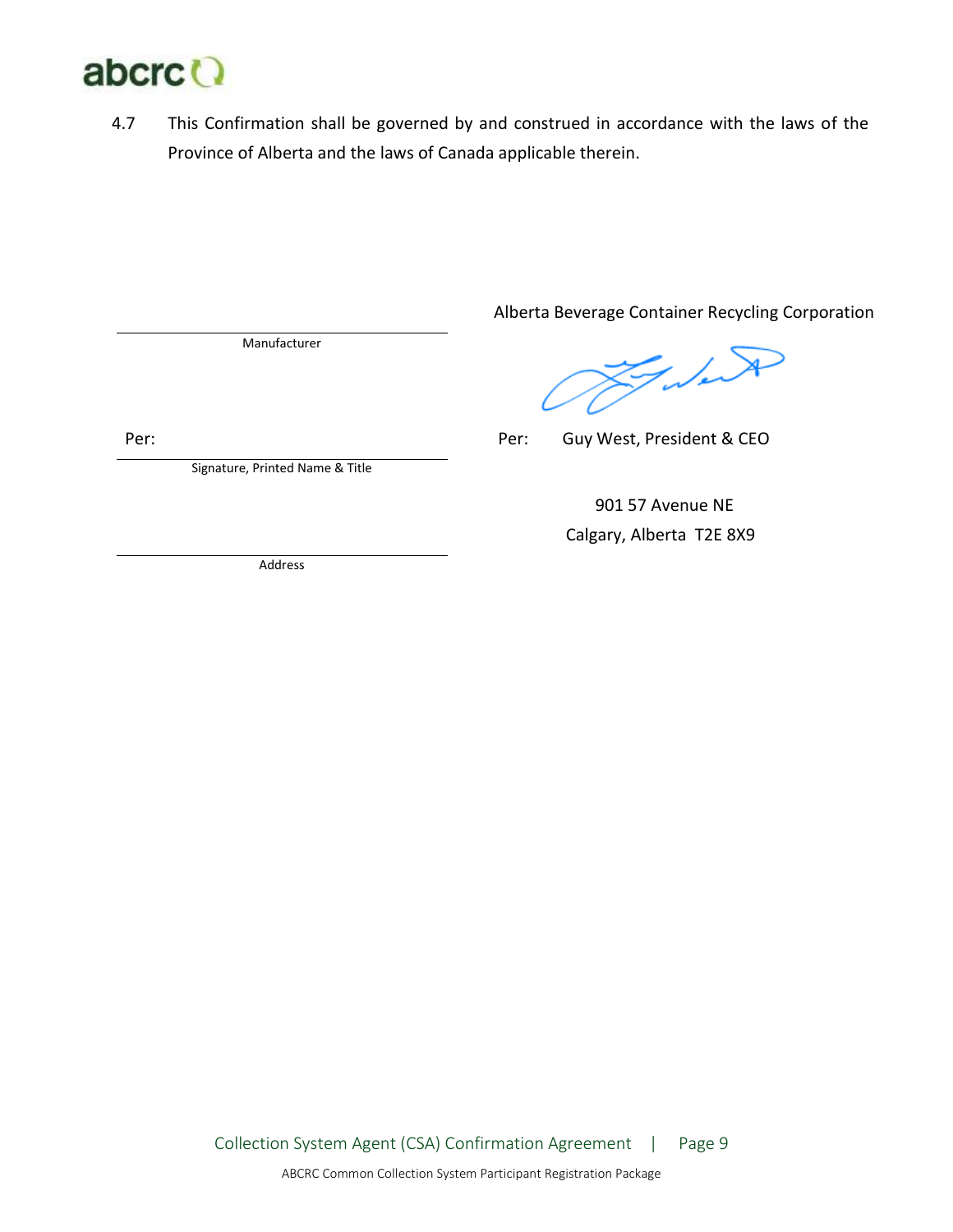

## Online Reporting & Remittance

Please submit your reports electronically through the ABCRC website: *[www.abcrc.com](http://www.abcrc.com/)*. ABCRC will assign the login information (username and password) and send it via email once the account is set up.

Online reporting has the following advantages:

- 1. It is a **faster and more secure** way of filing reports. The information is transmitted to authorized ABCRC personnel via encrypted code.
- 2. It is more **standard and accurate** format, which can save time and help to avoid misunderstandings and typing errors.
- 3. It eliminates the possibility of lost or misdelivered mail.
- 4. It automatically selects the effective rates and calculates the outstanding amount.

Please remit payments to ABCRC by mail or by courier:

Mail Courier ABCRC ABCRC - Lockbox #C3077 Lockbox #C3077 Symcor Inc. P.O. Box 2980 3663 – 63 Avenue NE Calgary, Alberta T2P 4S1 Calgary, Alberta T3J 0G2

Please contact ABCRC 's Accounts Receivable department if you require further information on reporting or remittance.

> *[ARStaff@abcrc.com](mailto:ARStaff@abcrc.com)* Phone: 403.264.0170 (ext. 250) Fax: 403.264.0179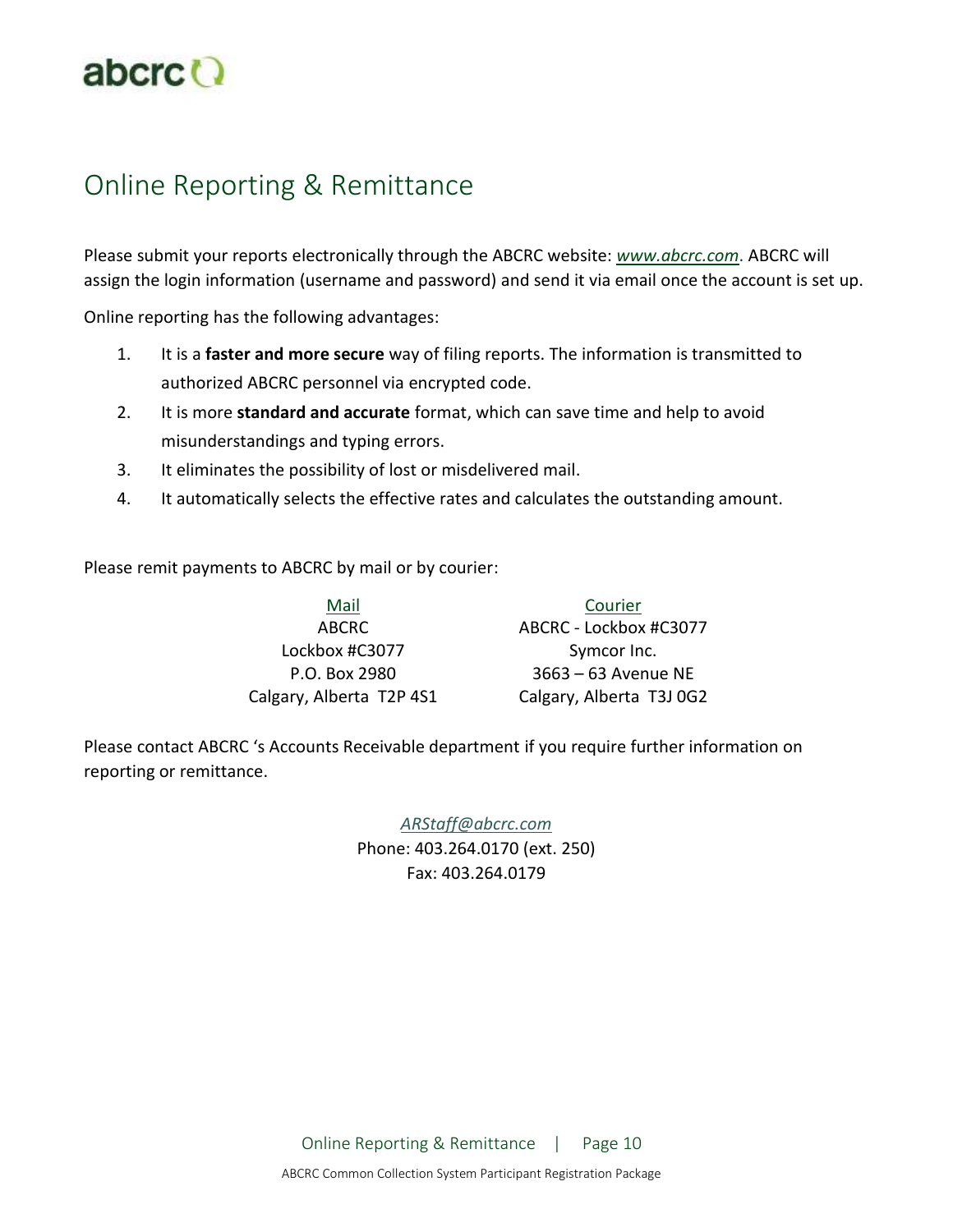

## Advisory – 2022 Container Recycling Fee (CRF) Changes

On September 16, 2021, the Board of Directors of ABCRC reviewed and approved changes to the Container Recycling Fees (CRF) in Alberta. These changes, which will become **effective February 1, 2022**, are outlined in the attached fee schedule. This fee schedule can also be downloaded by logging into the Manufacturer's Portal on our website.

Please ensure that you make the appropriate changes to your internal information systems to reflect these approved changes. The Beverage Container Management Board (BCMB) will check the CRF amounts being charged to consumers as part of its completion of retail inspections.

We encourage you to direct any inquiries about the CRF to our website at *<https://albertadepot.ca/recycling-101/what-is-a-container-recycling-fee/>*; the new CRF brochure (intended for the public) can also be downloaded from this page.

Please contact our office at *[ARStaff@abcrc.com](mailto:ARStaff@abcrc.com)* if you require further information regarding the approved CRF changes for 2022.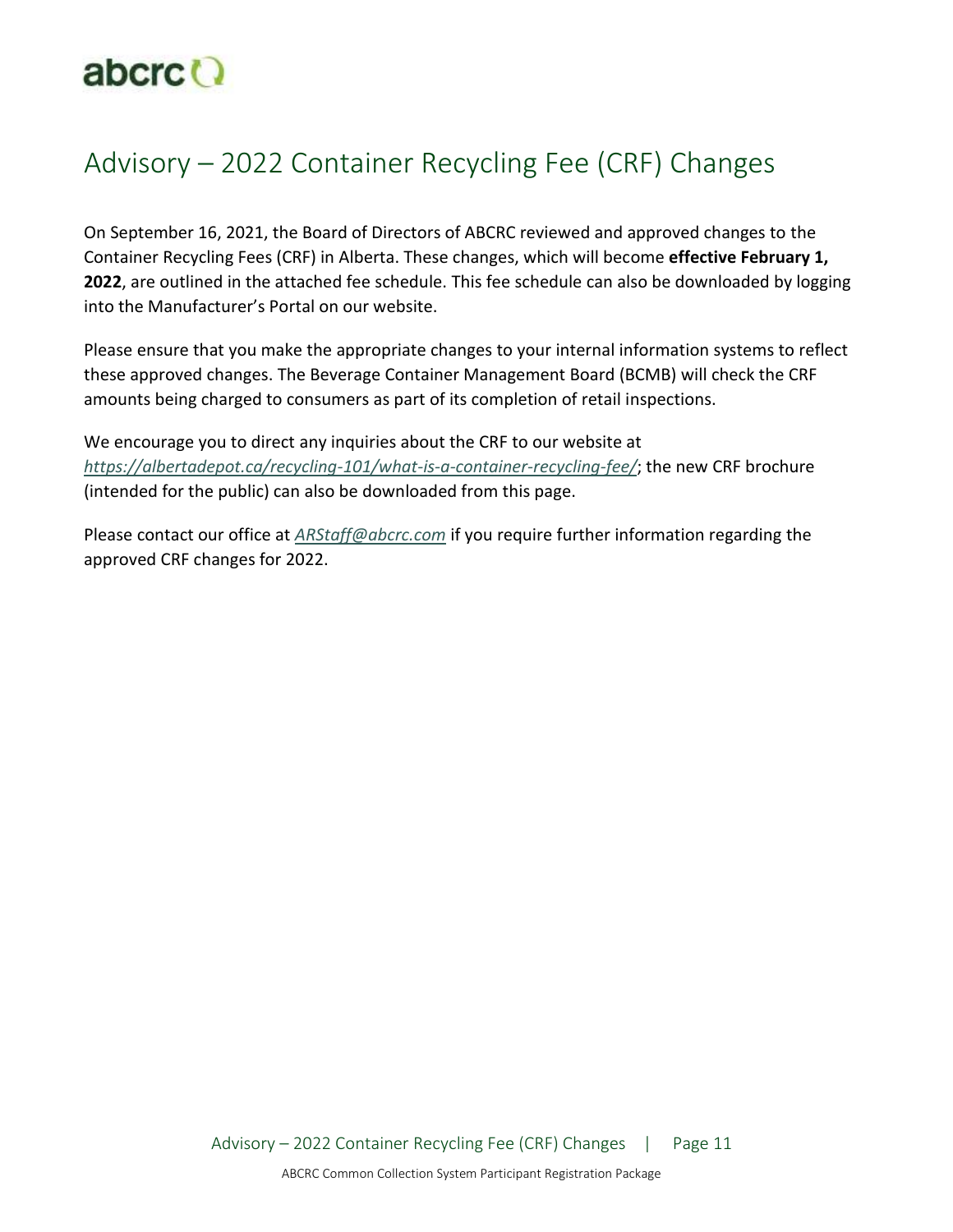

## Fee Schedule

### **Alberta Deposit & CRF Schedule**

**DESIGNATED MATERIALS AND CATEGORIES** 

(all non-refillable alcoholic & non-alcoholic)

|                                          | <b>Approved Rates</b><br>February 1, 2022 |                |  |
|------------------------------------------|-------------------------------------------|----------------|--|
|                                          | Deposit                                   | <b>CRF</b>     |  |
| <b>Aluminum</b>                          |                                           |                |  |
| Aluminum Can 1 Litre & Less              | 10 <sub>c</sub>                           | 1 <sub>c</sub> |  |
| Aluminum Can over 1 Litre                | 25 ¢                                      | 9 ¢            |  |
| <b>Plastics</b>                          |                                           |                |  |
| PET 1 Litre & Less                       | 10 <sub>c</sub>                           | 3 <sub>c</sub> |  |
| PET Over 1 Litre                         | 25c                                       | 7c             |  |
| <b>HDPE 1 Litre &amp; Less</b>           | 10 <sub>c</sub>                           | 3 <sub>c</sub> |  |
| <b>HDPE Over 1 Litre</b>                 | 25c                                       | 7¢             |  |
| <b>PVC 1 Litre &amp; Less</b>            | 10 <sub>c</sub><br>3c                     |                |  |
| <b>PVC Over 1 Litre</b>                  | 25c                                       | <b>7¢</b>      |  |
| Polystyrene Cups                         | 10 <sub>c</sub>                           | 3c             |  |
| Glass                                    |                                           |                |  |
| Glass 1 Litre & Less                     | 10 <sub>c</sub>                           | 8 ¢            |  |
| Glass Over 1 Litre                       | 25 ¢<br>8 ¢                               |                |  |
| Ceramics 1 Litre & Less                  | 10c                                       | 13c            |  |
| <b>Polycoat &amp; Specialty Packages</b> |                                           |                |  |
| Tetra 1 Litre & Less                     | 10 ¢                                      | 4c             |  |
| <b>Tetra Over 1 Litre</b>                | 25 ¢                                      | 11c            |  |
| Gable 1 Litre & Less                     | 10 <sub>c</sub>                           | 6 ¢            |  |
| Gable Over 1 Litre                       | 25 ¢                                      | 12 ¢           |  |
| <b>Drink Pouches</b>                     | 10 <sub>c</sub>                           | 4c             |  |
| Bag-in-a-Box                             | 25c                                       | 4c             |  |
| <b>Bi-Metal</b>                          |                                           |                |  |
| Bi-Metal 1 Litre & Less                  | 10 <sub>c</sub>                           | 9 ¢            |  |
| <b>Bi-Metal Over 1 Litre</b>             | 25c                                       | 9 <sub>c</sub> |  |

| <b>Current Rates</b> |                |  |  |  |  |
|----------------------|----------------|--|--|--|--|
| (February 1, 2021)   |                |  |  |  |  |
| Deposit              | <b>CRF</b>     |  |  |  |  |
| 10 ¢                 | 0¢             |  |  |  |  |
| 25 ¢                 | 0 <sub>c</sub> |  |  |  |  |
|                      |                |  |  |  |  |
| 10 ¢                 | 3c             |  |  |  |  |
| 25 ¢                 | 11 ¢           |  |  |  |  |
| 10 ¢                 | 3c             |  |  |  |  |
| 25 ¢                 | 11 ¢           |  |  |  |  |
| 10 ¢                 | 3 <sup>c</sup> |  |  |  |  |
| 25 ¢                 | 11 ¢           |  |  |  |  |
| 10 ¢                 | 3c             |  |  |  |  |
|                      |                |  |  |  |  |
| 10 ¢                 | 11 ¢           |  |  |  |  |
| 25 ¢                 | 11 ¢           |  |  |  |  |
| 10 ¢                 | 10 ¢           |  |  |  |  |
|                      |                |  |  |  |  |
| 10 ¢                 | 2c             |  |  |  |  |
| 25 ¢                 | 9 ¢            |  |  |  |  |
| 10 ¢                 | 3¢             |  |  |  |  |
| 25 ¢                 | 9 ¢            |  |  |  |  |
| 10 ¢                 | $1 \circ$      |  |  |  |  |
| 25 ¢                 | 1 ¢            |  |  |  |  |
|                      |                |  |  |  |  |
| 10 ¢                 | 4¢             |  |  |  |  |
| 25 ¢                 | 0¢             |  |  |  |  |